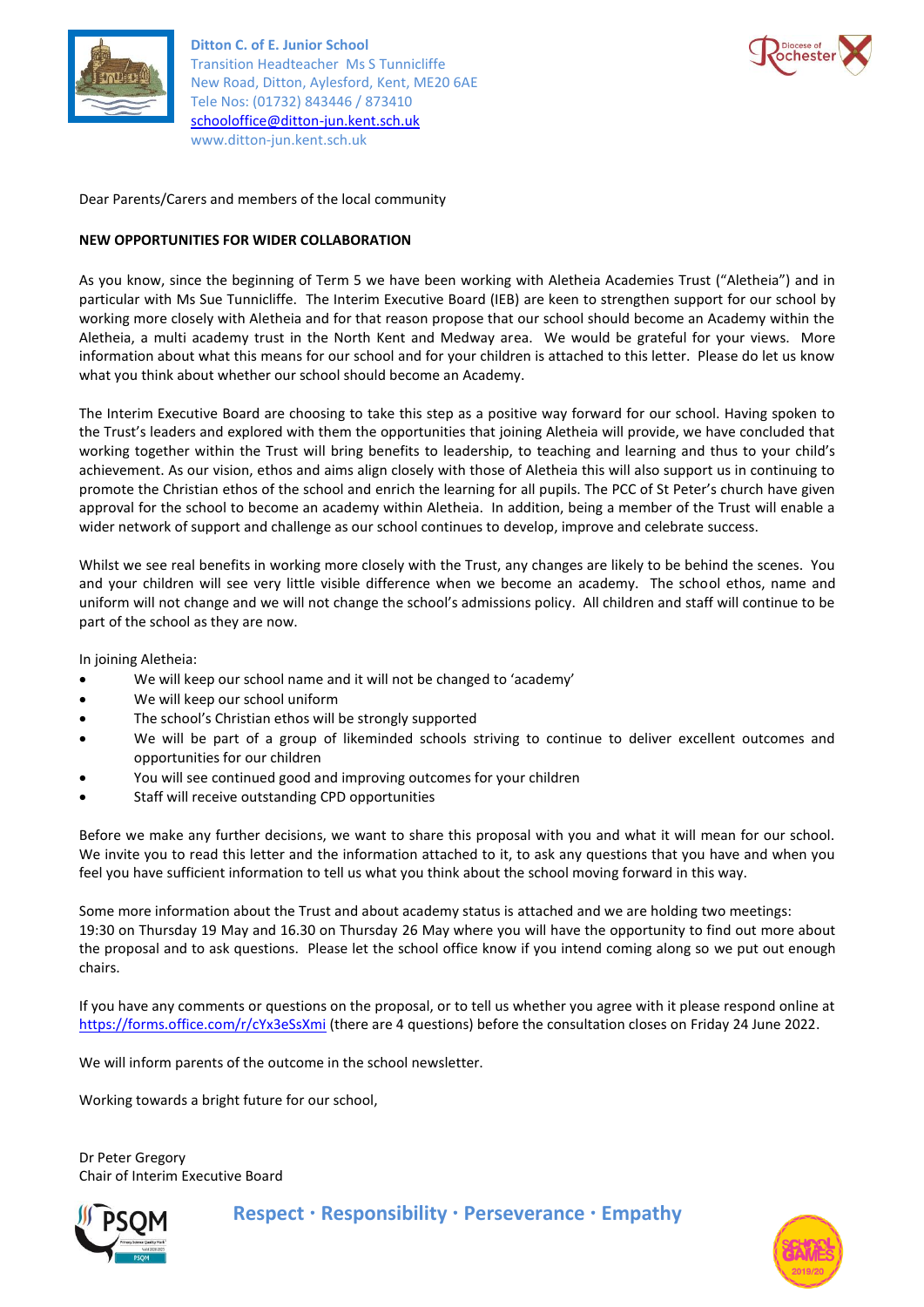## **Aletheia Academies Trust**

The Aletheia Academies Trust ("Aletheia") is a charitable company responsible for 10 academies: Cliffe Woods Primary School; Halling Primary School; Holy Trinity CE Primary School, Gravesend; Horton Kirby CE Primary School; Rosherville CE Academy; St Botolph's CE Primary School; Saint George's CE School; Shorne CE Primary School, Stone St Mary's CE Primary School; and Sutton-At-Hone CE Primary School. Sedley's CE Primary School will join the Trust on 1<sup>st</sup> June 2022 and the Trust will open the Alkerden CE Academy in Ebbsfleet in September 2024. Each school within the Trust retains its individual character.

The Trust has a Board of Trustees which is accountable to the Secretary of State for the performance of each of those academies and works closely with governors and senior leaders to support improvement at those schools. Trustees have been appointed based on the skills they bring and to ensure that the Board has a range of skills available. Each academy continues to have its own Local Governing Body which will work with the Headteacher and other senior leaders in each school to drive improvements for all our pupils.

Aletheia schools welcome those of all faiths and none and are proud of the inclusive nature and diversity of each cohort. Aletheia schools are motivated by Christian values to serve our communities by improving the life chances of local children. Our schools seek to embody the experience of community, where gifts are shared, where the emphasis is on what can be contributed and where each is given according to need. At the heart of the Aletheia vision are the belief in educational excellence and the belief that Aletheia is called to serve pupils, staff, parents and the local community by providing places where children and young people develop and thrive intellectually, socially, culturally and spiritually.

Aletheia will deliver its vision by:

- Developing a Trust for all ages /phases of education, with member schools working in partnership and learning from each other
- Promoting an ethos based on a belief in the value and potential of every student to achieve excellence academically and in their wider studies and become fully the best person they can be
- Pursuing educational excellence, so that outcomes for all learners are as good as they can be
- Creating strong leadership at all levels that impacts effectively on academy performance
- Providing a sustainable model to support a self-improving school system

All schools joining the Trust will have already established their support for and belief in these core principles.

### FREQUENTLY ASKED QUESTIONS

### **What is an Academy?**

Academies are charitable companies funded by the Government to provide state education free of charge. Multi academy trusts bring together several academies under a single board of trustees, who are accountable for the academies within the Trust. They are funded at the same level as schools maintained by local authorities; and have the same responsibilities for children with special educational needs, pupils receiving pupil premium and for admissions.

### **So why make the change?**

All schools need support to improve and as a result of reduction in resources available to local authorities, we are unable to secure the support we need from the Local Authority. Working within the Aletheia we will be able to develop good practice within our school and across the Trust. Joining an Academy Trust which shares our vision and values will provide greater security for our school and working in a wider network will support us to grow and develop. In addition, there would be access to support for leadership, high quality support for school improvement and the opportunity to share good practice.

### **Who will be the members of the local governing body?**

The existing Interim Executive Board (IEB) will remain in place until the school joins Aletheia, at which point a new Local Governing Body (LGB) will be formed. Some members of the IEB will remain in place during a period of transition. The new LGB will include elected parents and staff. The Trustees, in consultation with the IEB (and, in the case of Foundation Governors for Church schools, the Diocese) will ratify all new governor appointments. The Trustees have the right to appoint additional governors where appropriate and to remove governorsif necessary.